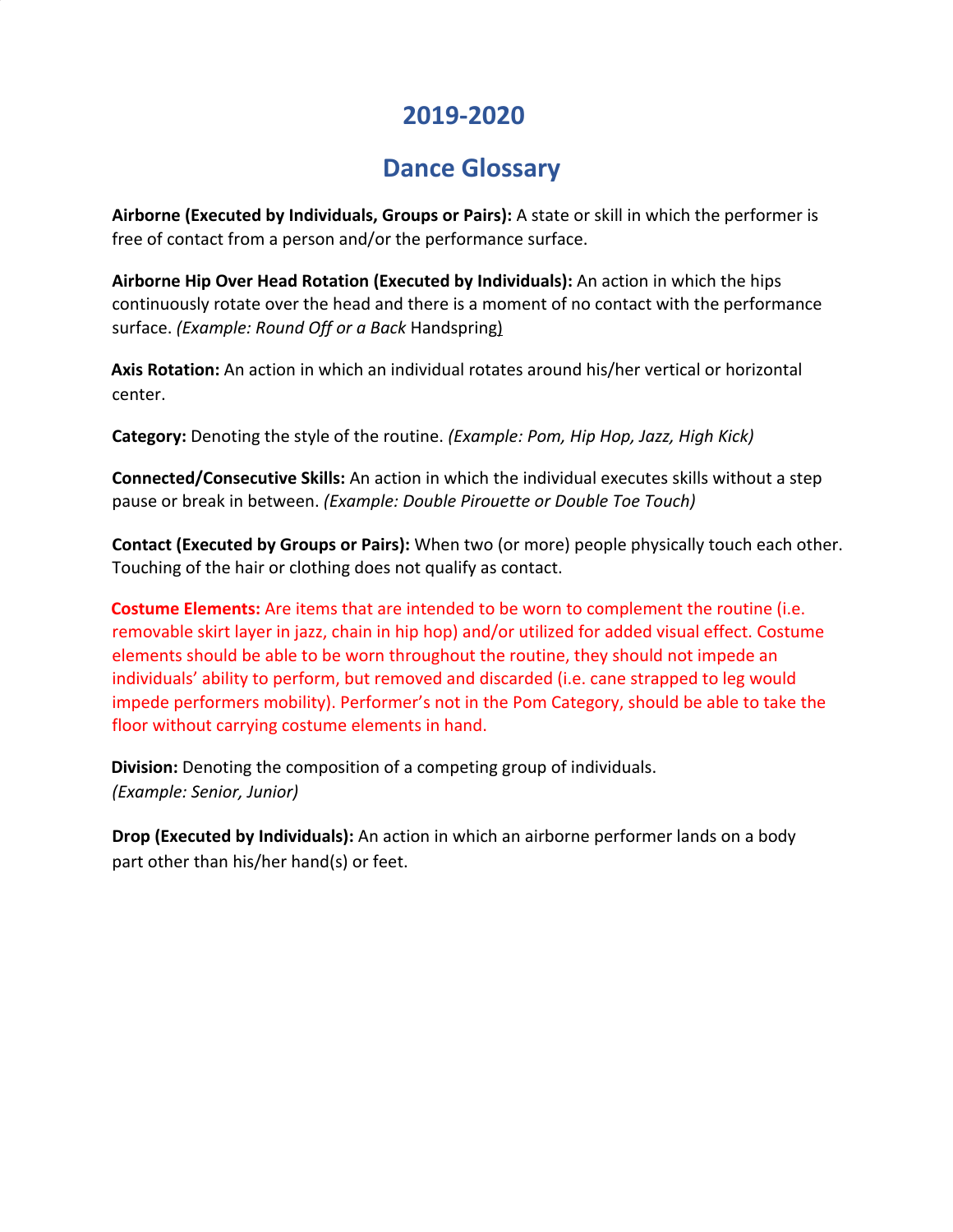**Elevated:** An action in which an individual is moved to a higher position or place from a lower one.

 **Executing Individual:** An individual who performs a skill as a part of "Groups or Pairs" who use(s) support from another individual(s).

**Head Level:** A designated and averaged height: the crown of the head of a standing individual while standing upright with straight legs. *(Clarification: this is an approximate height to measure space, and is not changed by bending, inverting, etc.)*

**Height of the Skill:** Where the action is taking place.

**Hip Level:** A designated and averaged height; the height of a standing individual's hips while standing upright with straight legs. *(Clarification: this is an approximate height to measure space, and is not changed by bending, inverting, etc.)*

**Hip Over Head Rotation (Executed by Individuals):** An action characterized by continuous movement where an individual's hips rotate over his/her own head in a skill. *(Example: Back Walkover or Cartwheel)*

**Hip Over Head Rotation (Executed by Groups or Pairs)**: An action characterized by continuous movement where the Executing Individual's hips rotate over his/her own head in a lift or partnering skill.

 **Inversion/Inverted**: A position in which the individual's waist and hips and feet are higher than his/her head and shoulders.

**Inverted Skills (Executed by Individuals):** A skill in which the individual's waist and hips and feet are higher than his/her head and shoulders and there is a stop, stall or change in momentum.

 **Lift (Executed by Groups or Pairs):** A skill in which an individual(s) is elevated from the performance surface by one or more individuals and set down. A Lift is comprised of an Executing Individual(s) and a Supporting Individual(s).

**Partnering (Executed by Pairs):** A skill in which two individuals use support from one another. Partnering can involve both Supporting and Executing skills.